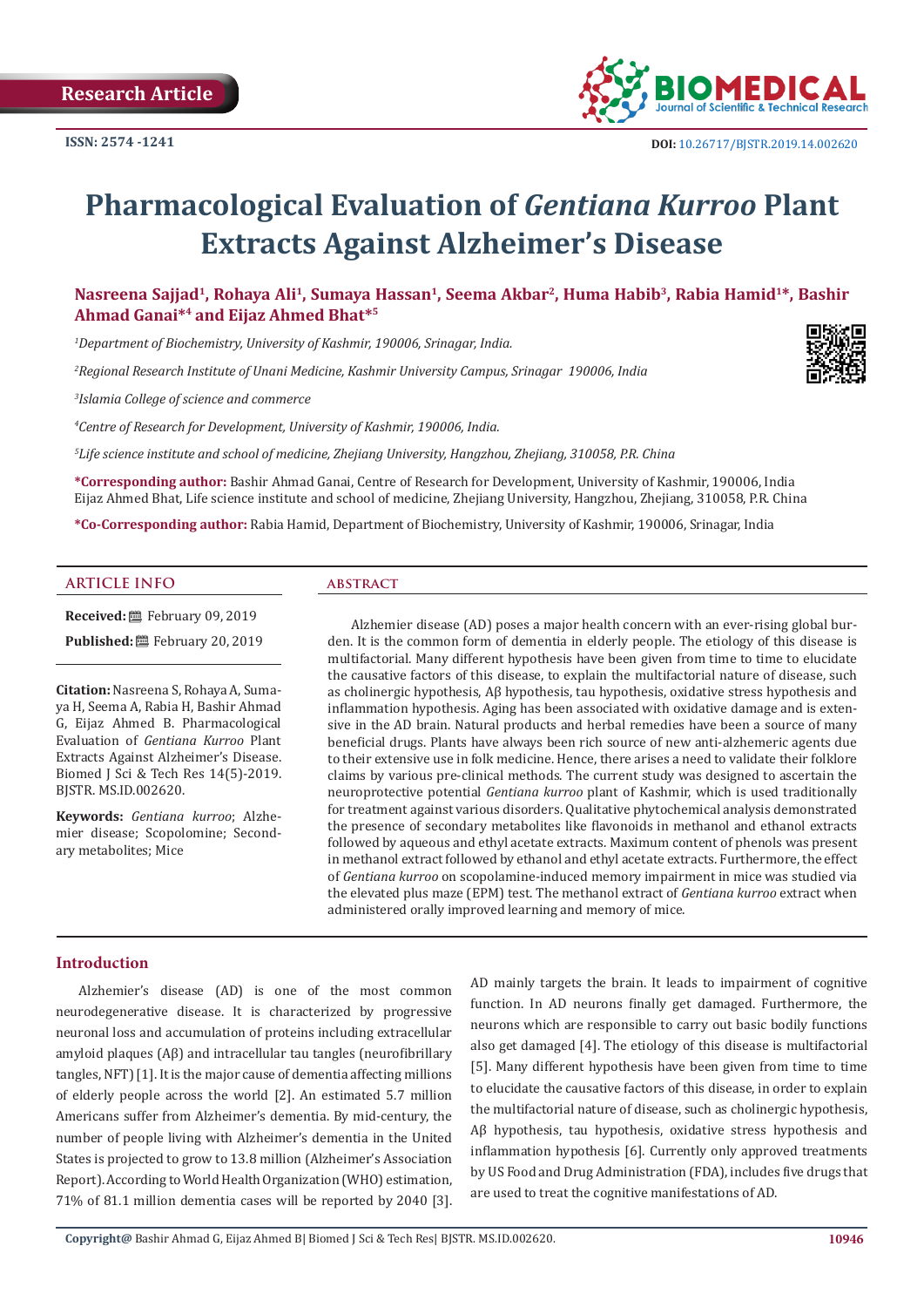Acetylcholiesterae inhibitors AChEIs-rivastigmine (Exelon), galantamine (Razadyne, Reminyl), tacrine (Cognex), and Donepzil (Aricept) and NMDA receptor antagonist-memantine (Namenda) that target symptoms at its best [7]. Reminyl, Exelon and Aricept are effective in the early stages of treatment. Each drug has different mechanism of action and a different way to decrease the breakdown of acetylcholine which is an important neurotransmitter in the brain [8]. In AD there is a decreased level of this neurotransmitter. Memantine (Namenda) is the only drug which is shown to be effective at the later development of the disease [9,10]. To date, established treatments are only symptomatic in nature, trying to counterbalance the neurotransmitter disturbance of the disease. All the treatments suffer from various side effects [11]. Novel strategies have been developed to modify the disease process. In this regard major development is targeted to the Aβ and tau-based therapeutics, which is a major key to unlock this disease soon [12]. New approaches to develop drugs for the treatment of AD that prevent free radical production and hence neurodegeneration, including AGE-inhibitors, antioxidants and anti-inflammatory substances are being emphasized [13]. The development of diseasemodifying drugs for AD is recognized as a worldwide necessity [14].

Natural products and herbal remedies have been a source of many beneficial drugs. About 80% of the world's population is dependent on plant-based medicines [15]. Herbal mixtures might have advantages as they have multiple target approach as compared with the single target. Herbal therapy can be a novel treatment option for AD. Phytotherapy may be a potential corner stone based on which treatment strategies can be streamlined [16]. There is evidence which suggest that herbs or herbal formulations may provide complementary cognitive benefits to the approved drugs, however due to various methodological limitations, their use alone, it remains inconclusive. As many drugs are available today for treatment of AD, various plant and their extracts are extensively employed in vivo models and AD patients. Herbal extracts produce a diverse range of natural products which includes alkaloids, indoles, phytosterols, isoflavonoids which exhibit complex pharmacological properties [17]. Plants provide wealth of bioactive compounds, which exert a substantial strategy for the treatment of neurological disorders such as Alzheimer's disease [18]. Plants with traditional knowledge of antioxidant and anti-alzhemeric activity have been studied [19].

Ethnomedicine is a promising field of research in Kashmir, as varied medicinal and aromatic plants including those used in curing various diseases, are grown in Kashmir. *Gentiana kurroo* belonging to family Gentianaceae and is a critically endangered (CR) medicinal plant species. It is endemic to the northwestern Himalayas. The rootstock of the plant is used in various ailments like fevers and urinary disorders. It is also used as a bitter tonic, antiperiodic, expectorant, antibilious, astringent, stomachic, antihelminthic, blood purifier, and carminative [20]. Several researchers have carried out experimental work to validate the folkloric use of the medicinal plant for different ailments like antibacterial, antioxidant,

anti-arthritic, anti-inflammatory, analgesic activities and antidiabetic activity [21]. Present pharmacological study was to prove the activity of *Gentiana kurroo* extracts on Alzhemier's diseases. Results of various studies had shown that positive effect to treat the disease.

### **Materials and Methods**

In this study, analytical grade chemicals were used and procured from standard commercial sources. Chloroform, sulphuric acid, ferric chloride, sodium hydroxide and Glacial acetic acid were purchased from Central Drug House (CDH). Picric acid, Methanol, Ethanol, Ascorbic acid, were obtained from Merk. Hydrochloric acid, Hexane and ethyl acetate were purchased from Rankem.

#### **Plant Material and Samples Preparation**

*Gentiana kurroo* was collected from Khrew, Kashmir and identified in the Centre of Plant Taxonomy (COPT) under Vocher No. 2466-KASH. The whole plant material was collected, dried and pulverized into coarse powder and extracted successively using hexane, ethyl acetate, methanol, ethanol respectively by soxhlet extraction. The solvents could evaporate in a rotary evaporator at 40 ºC-45 ºC, and the extracts obtained were stored in a refrigerator at  $4 \text{ }^{\circ}$ C. The plant extracts were solubilised in their respective solvents. The entire study was conducted using single batch of each plant extract to avoid batch-to-batch variation and maximize the product constancy.

# **Phytochemical Screening**

Qualitative analysis of different phyto constituents in different plant extracts was done by various reported and standard methods [22].

# **Effect of GKME on Scopolamine-Induced Memory Impairment in the Elevated Plus Maze (EPM) Test**

#### **Experimental Animals**

Animals: Swiss albino mice weighing 25-35g were used in this study. Animals were housed in plastic cages in groups. They had free access to food and water, and they were kept in a regulated environment (23ºC, 40–60% humidity). Experiments were carried out between 9:00 am and 5:00 pm, in an experimental room with in the animal facility. All animal procedures were conducted in strict under the rules of ethical committee. The study was approved by the Ethical Committee of Kashmir University under Registration No. KU/2015/09, dated 21-08-2015.

#### **Acute Safety of Plant Extracts**

The effect of plant extracts on general behavior and safety was evaluated in mice according to Organization of Economic Co-operation and Development (OECD) Guideline No. 425. Mice of either sex (three females and three males) were administered with single doses of 2000 mg/kg of GKME orally by gavage. The animals were observed continuously for 4 hours after dosing, for any toxic symptoms. The number of survivors was noted after 24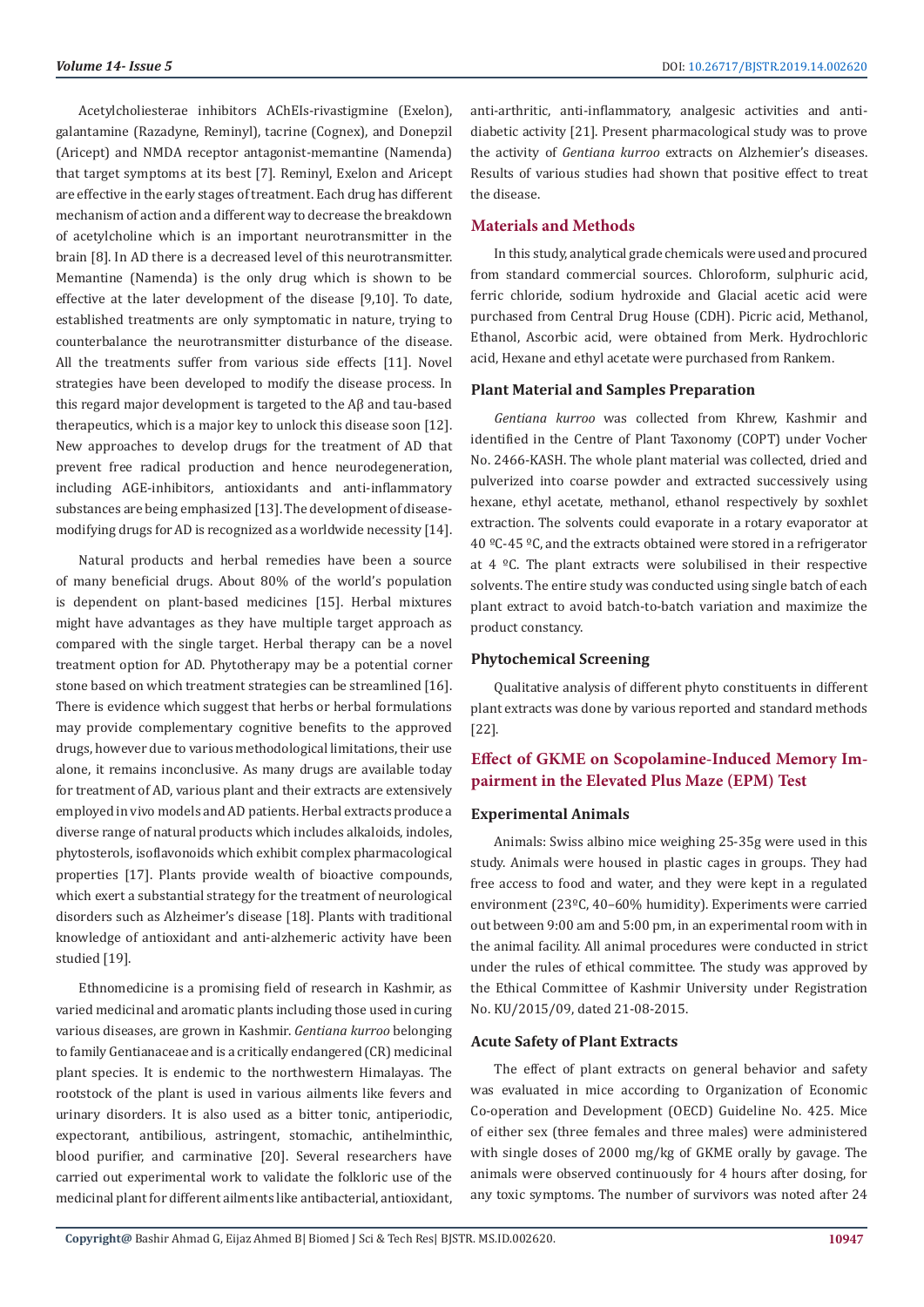hours and the animals were kept under observation for further 13 days. Any changes in general behavior, weight, mortality or other physiological activities were observed.

#### **Dosage and Treatment**

Animals were divided into four groups each of six animals.

a) Group I: Control group oral administered by CMC (Carboxy methyl cellulose).

b) Group II: Animals oral administered by scopolamine hydro Chloride which is dissolved CMC (Negative control).

c) Group III: Animals oral administered by Donepzil.

d) Group IV: Animals oral administered by extract which is dissolved in CMC (100mg/kg) and Alzheimer's induced with Scopolamine

e) Group IV: Animals oral administered by extract which is dissolved in CMC (200mg/kg) and Alzheimer's induced with Scopolamine.

 Elevated plus-maze served as the exteroceptive behavioral model to evaluate memory in mice. The procedures, technique and endpoint for testing memory were followed as per the parameters described by the investigators working in the area of psychopharmacology. The elevated plus maze for mice consisted of two open arms (16cm×5cm) and two covered arms (16cm×5cm×12cm) extend from a central platform (5cm×5cm), and the maze was elevated to a height of 25cm from the floor. On the first day (i.e. eighth day of drug treatment), each mouse was placed at the end of open arm, facing away from the central platform. Transfer latency (TL) was defined as the time (in seconds) taken

by the animal to move from the open arm in to one of the covered arm with all its four legs. TL was recorded on the first day (training session) for each animal. The mouse could explore the maze for another 2 minutes and then returned to its home cage. Retention of this learned task (memory) was examined 24 hours after the first day trial (i.e. ninth day, 24 hours after last dose). Donepzil was used as positive control.

#### **Statistical Analysis**

All the experiments were performed in triplicates and the mean values ± standard deviations (SD) are represented. Statistical differences between control and target groups for all experiments were determined using the analyses of variance (ANOVA). Statistical differences were considered significant at 'p' value less than 0.05.

#### **Results**

#### **Phytochemical Screening of** *Gentiana Kurroo* **Extracts**

*Gentiana kurroo* also contained maximum phyto constituents in polar solvent extracts, as shown in Table 1. The results show the presence of maximum content of flavonoids in methanol and ethanol extracts followed by aqueous and ethyl acetate extracts. Maximum content of phenols was present in methanol extract followed by ethanol and ethyl acetate extracts. Saponins were present in all the extracts except aqueous extract. Hexane extract contained maximum amount of steroids whereas aqueous extract tested negative for steroids whereas rest of the extracts were negative for steroids. Terpenoids were found to be present in maximum amounts in methanol and ethanol extracts whereas other extract did not show the presence of terpenoids.

| Phytochemicals | <b>Hexane Extract</b>    | Ethyl acetate extract    | <b>Methanol extract</b> | <b>Ethanol Extract</b> | <b>Aqueous extract</b> |
|----------------|--------------------------|--------------------------|-------------------------|------------------------|------------------------|
| Flavonoids     |                          |                          | $^{+++}$                | $^{+++}$               | $^{++}$                |
| Phenols        | $\overline{\phantom{a}}$ | $++$                     | $^{+++}$                | $^{++}$                | -                      |
| Saponins       |                          |                          |                         |                        |                        |
| Steroids       | $++$                     | -                        |                         |                        |                        |
| Terpenoids     | $\overline{\phantom{0}}$ | $\overline{\phantom{0}}$ | $^{++}$                 | $^{++}$                |                        |
| Alkaloids      |                          |                          | $^{++}$                 | $^{++}$                |                        |

**Table 1:** Phytochemical analysis of different extracts of *Gentiana kurroo.*

# **Acute Toxicity Study**

The effect of plant extracts on general behavior and safety was evaluated in mice. Mice of either sex (three females and three males) were administered with single doses of 2000 mg/kg of GKME orally by gavage. The animals were observed continuously for 4 hours after dosing, for any toxic symptoms. The number of survivors was noted after 24 hours and the animals were kept under observation for further 13 days. Any changes in general behavior, weight, mortality or other physiological activities were observed. In acute toxicity study, no adverse effects or mortality were observed after administration of single dose of 2000mg/kg body weight of GKME

No adverse effects or mortality were observed after administration of single dose of 2000mg/kg body weight of GKME. No behavioral changes were observed in mice during the entire period of experiment. However, taking into consideration the efficacy of any drug, lower doses up to 200mg/kg body weight were selected for further in vivo studies.

# **Effect of GKME on Scopolamine-Induced Memory Impairment in the Elevated Plus Maze (EPM) Test**

The elevated plus maze for mice consisted of two open arms (16cm×5cm) and two covered arms (16cm×5cm×12cm) extend from a central platform (5cm×5cm), and the maze was elevated to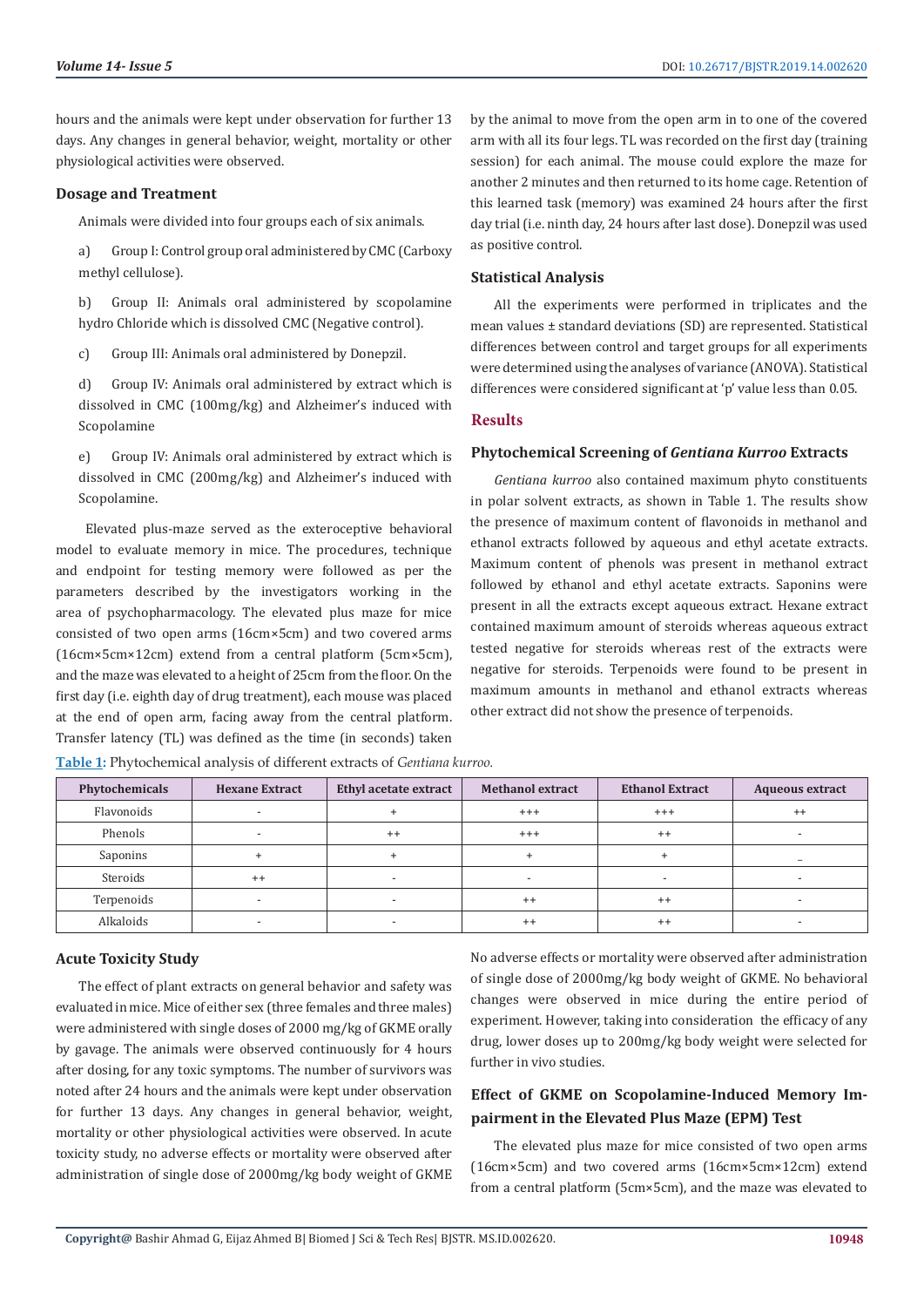a height of 25cm from the floor. On the first day (i.e. eighth day of drug treatment), each mouse was placed at the end of open arm, facing away from the central platform. Transfer latency (TL) was defined as the time (in seconds) taken by the animal to move from the open arm in to one of the covered arm with all its four legs. TL was recorded on the first day (training session) for each animal. The mouse was allowed to explore the maze for another

2 minutes and then returned to its home cage. Retention of this learned task (memory) was examined 24 hours after the first day trial (i.e. ninth day, 24 hours after last dose). Significant reduction in the TL value of retention indicated improvement in memory. However, this decreased spontaneous alteration behaviour induced by scopolamine was significantly inhibited by GKME at 200 mg/kg (Figure 1 and Table 2).



**Figure 1:** Effect of GKME on scopolamine-induced memory impairment in rats using the elevated plus maze (EPM) test. Data are expressed as mean latency time (s) ± S.E.M. \*Significant difference (\*\* P < 0.05 in comparison to the respective trial of the control group. #Significant difference ( $P < 0.05$  and  $P^* > 0.01$ ) in comparison to the scopolamine group.

| Group | <b>Treatment</b>       | TL on 8 <sup>th</sup> day | TL on 9 <sup>th</sup> day |
|-------|------------------------|---------------------------|---------------------------|
|       | Control                | $65.72 \pm 0.76$          | $52.45 \pm 0.73$          |
|       | Scopolomine (0.4mg/kg) | $110.40 \pm 2.42$         | $91 \pm 0.79$             |
| Ш     | Donepzil (1mg/kg)      | 53.25                     | 46.51                     |
| IV    | GKME(100mg/kg)         | $.82.35 \pm 0.80$         | $46.51 \pm 0.76$          |
|       | GKME (200mg/kg)        | $71.19 \pm 0.93$          | $63.24 \pm 0.60$          |

**Table 2:** Effect of GKME on Transfer latency of mice using elevated plus maze.

# **Discussion**

The present study demonstrated memory enhancing potential of GKME against scopolomine induced memory impairments. Scopolamine-induced amnesia has been used extensively to study the effect of compounds with propensity to be developed as therapeutic agents for dementia of AD type. Moreover, the cognitive impairment produced following scopolamine administration resembles the memory impairment seen in AD. Toxicology studies are very important to evaluate the safety of a drug in animals to decide if the drug could be safe for human use or not. Most of the plants and herbs used as food are also used in folk medicine for treatment against various ailments. These herbs are currently one of the main sources of drug discovery, but only few of them have been scientifically investigated for their toxic effects [23]. Acute toxicity studies in animals are important for any intended

pharmaceutical use in humans. It is necessary for determining the safe doses. It could also be used to estimate the therapeutic index of drugs [24]. In current study, acute toxicity test was done to check if the administration of the methanol extracts of *Gentiana kurroo*  (GKME) has any adverse effects on any parameter. The results of the study indicate no abnormal symptoms and no death of the tested rats. Change in body weight is regarded as an indicator of adverse effects of any drug [25,26]. The results revealed that single dose administration of GKME did not cause any significant changes in the general behavior and body weight of rats.

Scopolomine also known as levo-duboisine, and hyoscine, is an alkaloid drug with muscarinic antagonist effects. It is basically the secondary metabolite derived from plant from family Solanaceae (nightshade) family of plants. It act as a competitive antagonist at muscarinic acetylcholine receptors, specifically M1 receptor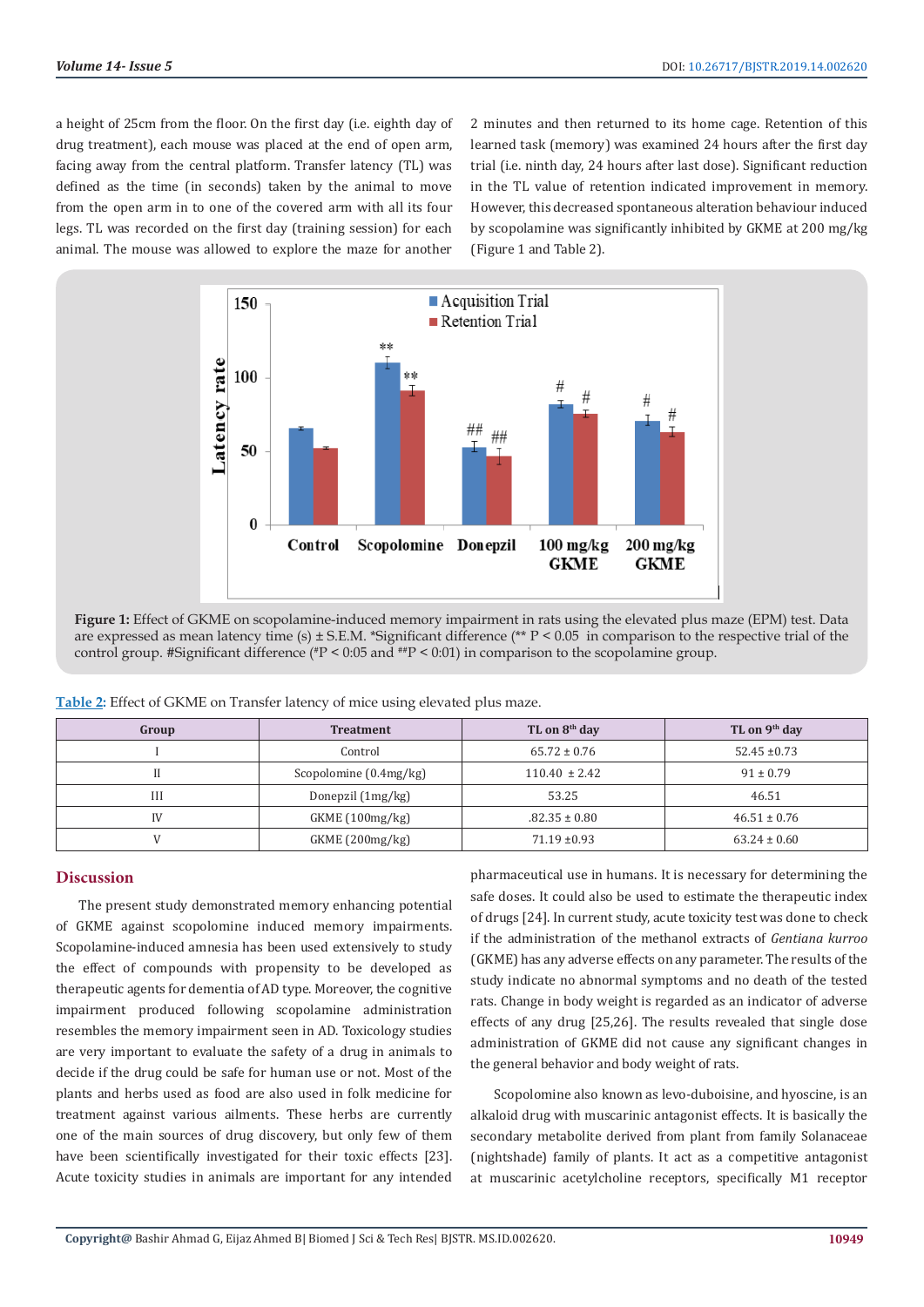[27]. It is used as a standard drug for inducing amnesia in animals [28]. It affects behaviour, learning and memory. The exteroceptive behavioral model such as elevated plus maze was used to evaluate the learning and memory, whereas scopolamine being the natural ageing inducing amnesia served as interoceptive models [28]. Scopolamine significantly decreased the spontaneous aiteration behavior compared with control group. However this decreased spontaneous alteration behaviour induced by scopolamine was significantly inhibited by GKME.

#### **Conclusion**

The effect *Gentiana kurroo* on scopolamine-induced memory impairment in mice was also studied via the elevated plus maze (EPM) test. The methanol extract of *Gentiana kurroo* extract when administered orally improved learning and memory of mice. Alzheimer's disease is a neurodegenerative disorder currently without an effective treatment. Impairment of memory is the initial and most significant symptom of AD. AD is associated with a decline in cognitive abilities. In the present study, *Gentiana kurroo* extract (100mg/kg and 200mg/kg) administered orally improved learning and memory of mice assessed by the behavioral models like elevated plus maze.

#### **References**

- 1. [Singh SK, Srivastav S, Yadav AK, Sri krishna S, Perry G \(2016\) Overview](https://www.ncbi.nlm.nih.gov/pubmed/27034741)  [of Alzheimer's Disease and Some Therapeutic Approaches Targeting](https://www.ncbi.nlm.nih.gov/pubmed/27034741)  [Aβ by Using Several Synthetic and Herbal Compounds. Oxid Med Cell](https://www.ncbi.nlm.nih.gov/pubmed/27034741)  [Longev 2016: 7361613.](https://www.ncbi.nlm.nih.gov/pubmed/27034741)
- 2. [Anand R, Gill KD, Mahdi AA \(2014\) Therapeutics of Alzheimer's disease:](https://www.ncbi.nlm.nih.gov/pubmed/23891641)  [past, present and future. Neuropharmacology 76: 27-50.](https://www.ncbi.nlm.nih.gov/pubmed/23891641)
- 3. [Ferri CP, Prince M, Brayne C, Brodaty H, Fratiglioni L, et al. \(2005\) Global](https://www.ncbi.nlm.nih.gov/pubmed/16360788)  [prevalence of dementia: a Delphi consensus study. Lancet 366\(9503\):](https://www.ncbi.nlm.nih.gov/pubmed/16360788)  [2112-2117.](https://www.ncbi.nlm.nih.gov/pubmed/16360788)
- 4. Kalaria RN, Maestre GE, Arizaga R, Friedland RP, Galasko D, et al. (2008) Alzheimer's disease and vascular dementia in developing countries: prevalence, management, and risk factors. Lancet Neurology 7(9): 812- 826.
- 5. [Ramirez Bermudez J \(2012\) Alzheimer's disease: critical notes on the](https://www.ncbi.nlm.nih.gov/pubmed/23178566)  [history of a medical concept. Arch Med Res 43\(8\): 595-599.](https://www.ncbi.nlm.nih.gov/pubmed/23178566)
- 6. [Kurz A, Perneczky R \(2011\) Novel insights for the treatment of](https://www.ncbi.nlm.nih.gov/pubmed/20655969)  [Alzheimer's disease. Neuropsychopharmacol Biol Psychiatry 35\(2\):](https://www.ncbi.nlm.nih.gov/pubmed/20655969)  [373-379.](https://www.ncbi.nlm.nih.gov/pubmed/20655969)
- 7. [Mohandas E, Rajmohan V, and Raghunath B \(2009\) Neurobiology of](https://www.ncbi.nlm.nih.gov/pmc/articles/PMC2738403/)  [Alzheimer's disease. Indian Journal of Psychiatry 51\(1\): 55-61.](https://www.ncbi.nlm.nih.gov/pmc/articles/PMC2738403/)
- 8. [Desai P, Shete H, Adnaik R, Disouza J, Patravale V \(2005\) Therapeutic](https://www.wjgnet.com/2220-3192/full/v4/i3/236.htm)  [targets and delivery challenges for Alzheimer's disease. World J](https://www.wjgnet.com/2220-3192/full/v4/i3/236.htm)  [Pharmacol 4\(3\): 236-264.](https://www.wjgnet.com/2220-3192/full/v4/i3/236.htm)
- 9. [Onor ML, Trevisiol M, Aguglia E \(2007\) Rivastigmine in the treatment](https://www.ncbi.nlm.nih.gov/pubmed/18044073)  [of Alzheimer's disease: an update. Clinical Interventions in Aging 2\(1\):](https://www.ncbi.nlm.nih.gov/pubmed/18044073)  [17-32.](https://www.ncbi.nlm.nih.gov/pubmed/18044073)
- 10. [Tampi RR, Van Dyck CH \(2007\) Memantine: efficacy and safety in mild](https://www.ncbi.nlm.nih.gov/pubmed/19300557)[to-severe Alzheimer's disease. Neuropsychiatric Disease and Treatment](https://www.ncbi.nlm.nih.gov/pubmed/19300557)  [3\(2\): 245-258.](https://www.ncbi.nlm.nih.gov/pubmed/19300557)
- 11. [Casey DA, Antimisiaris D, O'Brien J \(2010\) Drugs for Alzheimer's disease:](https://www.ncbi.nlm.nih.gov/pmc/articles/PMC2873716/) [Are They Effective? Pharmacy and Therapeutics 35\(4\): 208-211.](https://www.ncbi.nlm.nih.gov/pmc/articles/PMC2873716/)
- 12. [Aprahamian I, Stella F, Forlenza, OV \(2013\) New treatment strategies](https://www.ncbi.nlm.nih.gov/pmc/articles/PMC3868059/) [for Alzheimer's disease: is there a hope? The Indian Journal of Medical](https://www.ncbi.nlm.nih.gov/pmc/articles/PMC3868059/) [Research 138\(4\): 449-460.](https://www.ncbi.nlm.nih.gov/pmc/articles/PMC3868059/)
- 13. [Byun K, Yoo YC, Son M, Lee J, Jeong GB, et al. \(2017\) Advanced glycation](https://www.ncbi.nlm.nih.gov/pubmed/28223234) [end-products produced systemically and by macrophages: A common](https://www.ncbi.nlm.nih.gov/pubmed/28223234) [contributor to inflammation and degenerative diseases. Pharmacology](https://www.ncbi.nlm.nih.gov/pubmed/28223234) [& Therapeutics 177: 44-55.](https://www.ncbi.nlm.nih.gov/pubmed/28223234)
- 14. [Yiannopoulou KG, Papageorgiou SG \(2013\) Current and future treatments](https://www.ncbi.nlm.nih.gov/pmc/articles/PMC3526946/) [for Alzheimer's disease. Therapeutic Advances in Neurological Disorders](https://www.ncbi.nlm.nih.gov/pmc/articles/PMC3526946/) [6\(1\):19-33.](https://www.ncbi.nlm.nih.gov/pmc/articles/PMC3526946/)
- 15. [Gurib FA \(2006\) Medicinal plants: Traditions of yesterday and drugs of](https://www.ncbi.nlm.nih.gov/pubmed/16105678) [tomorrow. Mol Aspects Med 27\(1\): 1-93.](https://www.ncbi.nlm.nih.gov/pubmed/16105678)
- 16. [Shao R, Xiao J \(2013\) Natural Products for Treatment of Alzheimer's](https://www.ncbi.nlm.nih.gov/pmc/articles/PMC3744900/) [Disease and Related Diseases: Understanding their Mechanism of](https://www.ncbi.nlm.nih.gov/pmc/articles/PMC3744900/) [Action. Current Neuropharmacology 11\(4\): 337.](https://www.ncbi.nlm.nih.gov/pmc/articles/PMC3744900/)
- 17. [Kennedy DO, Wightman EL \(2011\) Herbal Extracts and Phytochemicals:](https://www.ncbi.nlm.nih.gov/pubmed/22211188) [Plant Secondary Metabolites and the Enhancement of Human Brain](https://www.ncbi.nlm.nih.gov/pubmed/22211188) [Function. Advances in Nutrition 2\(1\): 32-50.](https://www.ncbi.nlm.nih.gov/pubmed/22211188)
- 18. [Obulesu M, Rao DM \(2011\) Effect of plant extracts on Alzheimer's](https://www.ncbi.nlm.nih.gov/pubmed/21716802) [disease: An insight into therapeutic avenues. J Neurosci Rural Pract 2\(1\):](https://www.ncbi.nlm.nih.gov/pubmed/21716802) [56-61.](https://www.ncbi.nlm.nih.gov/pubmed/21716802)
- 19. [Yuan H, Ma Q, Ye L and Piao G \(2016\) The Traditional Medicine and](https://www.ncbi.nlm.nih.gov/pubmed/27136524) [Modern Medicine from Natural Products. Molecules 21\(5\): 559.](https://www.ncbi.nlm.nih.gov/pubmed/27136524)
- 20. [Singh A \(2008\) Phytochemicals of Gentianaceae: A review of](http://ijpsnonline.com/Issues/33.pdf) [pharmacological properties. Int J Pharm Sci Nanotechnol 1\(1\): 33-36.](http://ijpsnonline.com/Issues/33.pdf)
- 21. [Latif A, Khan TF, Afaq SH \(2006\) Anti-inflammatory activity of flower](https://www.researchgate.net/publication/215565453_Anti-inflammatory_Activity_of_Flower_Tops_of_Gentiana_Kurroo_Royale_Extract) [tops of Gentiana kurroo Royle extract. Pharmacologyonloine 3: 575-580.](https://www.researchgate.net/publication/215565453_Anti-inflammatory_Activity_of_Flower_Tops_of_Gentiana_Kurroo_Royale_Extract)
- 22. Debiyi OO, Sofowora FA (1978) Pytochemical screening of medical plants. Iloyidia 3: 234-246.
- 23. [Pereira WS, Ribeiro BP, Sousa AIP, Serra ICPB, Mattar NS, et al.](https://www.ncbi.nlm.nih.gov/pubmed/20026398) [\(2010\) Evaluation of the subchronic toxicity of oral treatment with](https://www.ncbi.nlm.nih.gov/pubmed/20026398) [Chenopodium ambrosioides in mice. Journal of Ethnopharmacology](https://www.ncbi.nlm.nih.gov/pubmed/20026398) [127\(3\): 602-605.](https://www.ncbi.nlm.nih.gov/pubmed/20026398)
- 24. [Maikai VA, Kobo PI, Adaudi AO \(2008\) Acute toxicity studies of aqueous](https://www.ajol.info/index.php/ajb/article/view/58740) stem bark extract of *Ximenia Americana*[. African Journal of Biotechnology](https://www.ajol.info/index.php/ajb/article/view/58740) [7\(10\): 1600-1603.](https://www.ajol.info/index.php/ajb/article/view/58740)
- 25. [Hilaly JE, Israili ZH, Lyoussi B \(2004\) Acute and chronic](https://www.ncbi.nlm.nih.gov/pubmed/15036466) [toxicological studies of Ajuga iva in experimental animals. Journal of](https://www.ncbi.nlm.nih.gov/pubmed/15036466) [Ethnopharmacology 91\(1\): 43-50.](https://www.ncbi.nlm.nih.gov/pubmed/15036466)
- 26. [Mukinda JT, Eagles PF \(2010\) Acute and sub-chronic oral toxicity](https://www.ncbi.nlm.nih.gov/pubmed/20079821) [profiles of the aqueous extract of Polygala fruticosa in female mice and](https://www.ncbi.nlm.nih.gov/pubmed/20079821) [rats. Journal of Ethnopharmacology 128\(1\): 236-240.](https://www.ncbi.nlm.nih.gov/pubmed/20079821)
- 27. [Malik J, Kaur J, Choudhary S \(2018\) Standardized extract of](https://www.ncbi.nlm.nih.gov/pubmed/28245707) *Lactuca Sativa Linn*[. and its fractions abrogate scopolamine-induced amnesia in](https://www.ncbi.nlm.nih.gov/pubmed/28245707) [mice: A possible cholinergic and antioxidant mechanism. Nutr Neurosci](https://www.ncbi.nlm.nih.gov/pubmed/28245707) [21\(5\): 361-372.](https://www.ncbi.nlm.nih.gov/pubmed/28245707)
- 28. [Sharma D, Puri M, Tiwary AK, Singh N, Jaggi AS \(2010\) Antiamnesic](https://www.ncbi.nlm.nih.gov/pubmed/20871768) [effect of stevioside in scopolamine-treated rats. Indian Journal of](https://www.ncbi.nlm.nih.gov/pubmed/20871768) [Pharmacology 42\(3\): 164-167.](https://www.ncbi.nlm.nih.gov/pubmed/20871768)
- 29. [Ashwini G, Pranay P, Thrinath G, Karnaker Reddy T, Giri Prasad VS \(2014\)](http://www.ijddr.in/drug-development/pharmacological-evalution-of-marsilea-qudrifolia-plant-extractsagainst-alzheimers-disease.php?aid=5022) [Pharmacological evolution of](http://www.ijddr.in/drug-development/pharmacological-evalution-of-marsilea-qudrifolia-plant-extractsagainst-alzheimers-disease.php?aid=5022) *Marsilea Qudrifolia* plant extracts against [Alzheimer's disease. Int J Drug Dev & Res 4\(2\): 153-158.](http://www.ijddr.in/drug-development/pharmacological-evalution-of-marsilea-qudrifolia-plant-extractsagainst-alzheimers-disease.php?aid=5022)